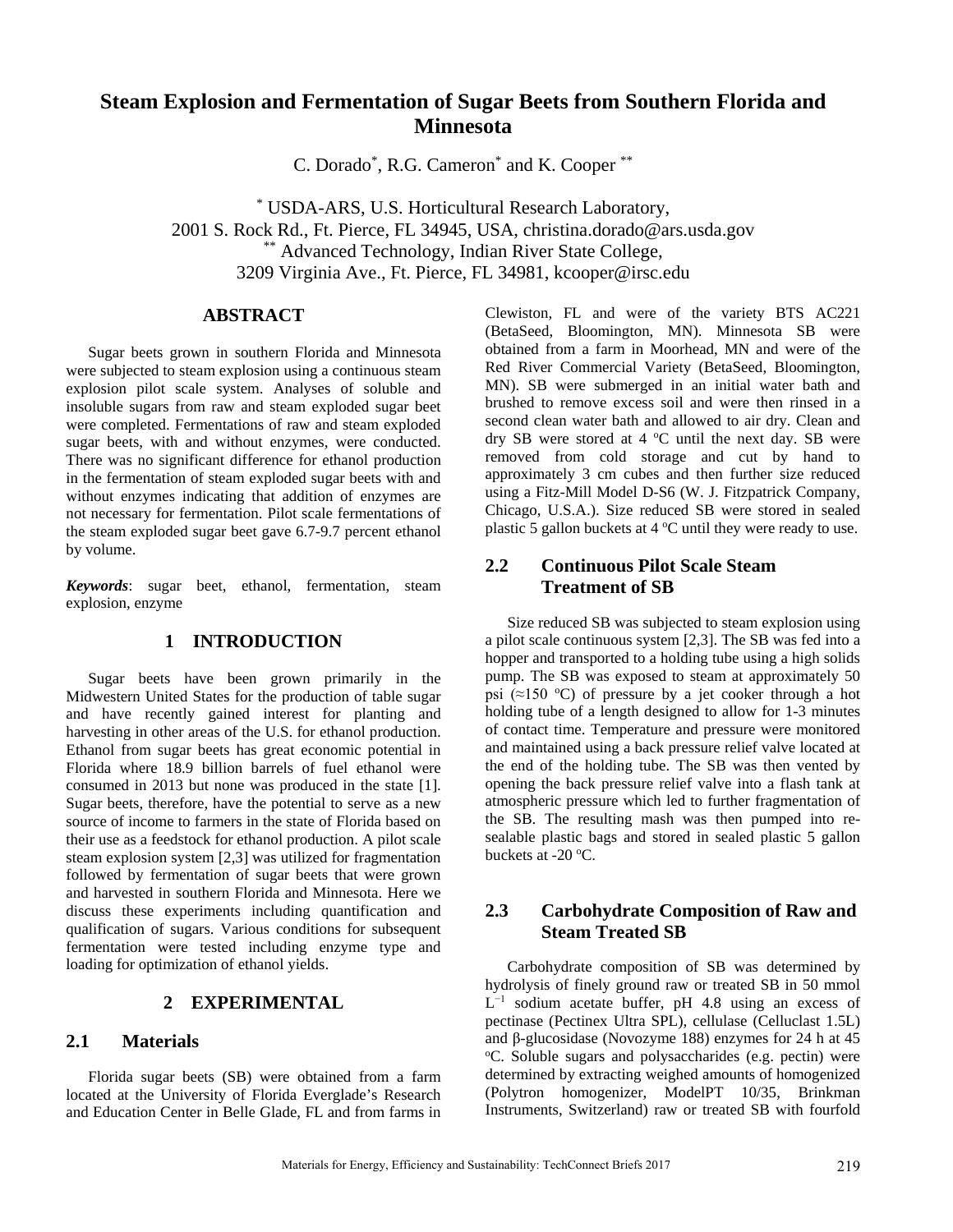| fficient breakdown of suggir beet in the absence of enzymes | -- Moteragnial could be related to create assumption and wisk after fermion due to Discuss that is a due to M | ND=No Data |
|-------------------------------------------------------------|---------------------------------------------------------------------------------------------------------------|------------|
|-------------------------------------------------------------|---------------------------------------------------------------------------------------------------------------|------------|

<sup>b</sup> Ethanol as a % of the dry weight was calculated from ethanol (%w/v) and the dry weight (wt%) of

the raw or treated sugar beet

Fermentation experiments were conducted on 100 mg samples

|             |                                  |                                                                                                             |        | <b>Fermentation Time and Conditions</b><br>Ethanol (% of Dry Weight)" |        |                    |
|-------------|----------------------------------|-------------------------------------------------------------------------------------------------------------|--------|-----------------------------------------------------------------------|--------|--------------------|
| State/Month | Pretreatment                     | Dry Weight (wt%)   24 hr   24 hr SSF                                                                        |        |                                                                       |        | 48 hr 48 hr SSF    |
| FL/Apr      | Raw                              | 17.38 ±0.11                                                                                                 | ļ      | 45.04                                                                 | ١      | 49.10              |
|             | Pilot Scale-A                    | 16.80 ±0.48                                                                                                 | 33.19  | 35.23                                                                 | 32.64  | 34.70              |
|             |                                  |                                                                                                             |        |                                                                       |        |                    |
| FL/May      | Raw                              | 18.26 ±0.27                                                                                                 | 릉      | 38.05 <sup>c</sup>                                                    | 릉      | 41.34              |
|             | Pilot Scale-B                    | 16.03 ±0.11                                                                                                 | $\leq$ | 35.75 <sup>c</sup>                                                    | $\leq$ | 36.89 <sup>c</sup> |
|             |                                  |                                                                                                             |        |                                                                       |        |                    |
| MN/Sep      | Raw                              | 21.23 ±0.22                                                                                                 | 릉      | 36.80                                                                 | 릉      | 39.63              |
|             | Pilot Scale-C                    | 17.64 ±0.19                                                                                                 | 35.44  | 38.28                                                                 | 35.23  | 38.08              |
|             |                                  | <sup>2</sup> Averages and standard deviations calculated from duplicate experiments with duplicate analysis |        |                                                                       |        |                    |
|             | are given unless otherwise noted |                                                                                                             |        |                                                                       |        |                    |

Table 1. Ethanol Production from Raw and Steam Treated Sugar Beets'

excess of deionized water and removing insoluble solids by filtration using a 0.45µm GD/X Nylon syringe filter. Soluble sugars were determined by direct high performance ion exchange chromatography (HPIEC) analysis of the clarified extracts [4]. Soluble sugars were determined by hydrolysis of the same extracts adjusted to 50 mol L−1 sodium acetate buffer, pH 4.8 using an excess of pectinase (Pectinase Ultra SPL, 6 μL mL−1 of solution) supplemented with cellulase (GC 220, 1  $\mu$ L mL<sup>-1</sup> of solution) for 24 h at 45 °C followed by sugar determination using HPIEC [4]. Error estimates for standards used in this method were discussed previously [5]. Total dry matter (dw) contents of samples were determined by drying according to the modified AOAC method 934.0139,40. Insoluble and soluble solids content was determined by filtration and drying as described [6].

# **2.4 Bench Scale Fermentation of Raw and Steam Treated SB**

Pilot Scale-A and Pilot Scale-C steam treated sugar beet samples were subjected to bench scale fermentation with (SSF) and without enzyme. Glucose was purchased from Acros Organics (ThermoFisher Scientific, Waltham, MA, USA). Peptone and yeast extract were purchased from Fisher Scientific (ThermoFisher Scientific,

Waltham, MA, USA). Saccharomyces cerevisiae was used in the form of Fleischmann's Instant Dry Yeast Hi-Active (Product #2139, Fleishmann Co., St. Louis, MO, USA). Cellic CTec2 (CTec2) and Novozyme 188 (N188) were obtained from Novozymes A/S (Bagsvaerd, Denmark) and the pectinases Rapidase PNS (PNS) and Rapidase PAC (PAC) were purchased from DSM Food Specialties (Delft, Netherlands). Streptomycin was purchased from MP Biomedicals (Santa Ana, CA, USA) and Neomycin was

purchased from

| Pretreatment                                                                                               | Kaw           | Pilot Scale-A           | Kaw         | Pilot Scale-B                     | Kaw                          | Pilot Scale-C |
|------------------------------------------------------------------------------------------------------------|---------------|-------------------------|-------------|-----------------------------------|------------------------------|---------------|
| <b>Rhamnose</b>                                                                                            | 00.04 00.0    | 00.00 ±0.00             | 00.04 00.0  | 00.00 ±0.00                       | 0.00 ±0.00                   | 00.00 ±0.00   |
| <b>Arabinose</b>                                                                                           | 00.00 ±0.00   | 0.10 ±0.01              | 00.01 ±0.00 | 00.01 00.00                       | 00.01 00.00                  | DO 40.00.0    |
| Galactose                                                                                                  | $0.37 + 0.01$ | 0.26 ±0.01              | 0.32 ±0.00  | $0.31 + 0.01$                     | 0.30 ±0.02                   | 0.27 ±0.01    |
| Glucose                                                                                                    | 0.39 ±0.03    | 15.95 ±0.22             | 0.83 ±0.01  | 8.75 ±0.03                        | 0.39 ± 0.04                  | 7.47 ±0.07    |
| Xylose                                                                                                     | 0.00 ±0.00    | 00.00 ±0.00             | 00.00 ±0.00 | 00.00 ±0.00                       | 00 00 00                     | 00 00 00      |
| Fructose                                                                                                   | 0.21 ±0.01    | 16.97 ±0.31             | 0.89 ±0.01  | 8.87 ±0.07                        | $0.18 + 0.02$                | 7.04 ±0.07    |
| Sucrose                                                                                                    | 81.12 ±0.61   | 50.12 ±2.17             | 74.62 ±1.87 | 55.06 ±1.37                       | $165.23 \pm 1.96$            | 61.00 ±0.56   |
| Cellobiose                                                                                                 | 0.25 ±0.08    | 00.0481.0               | 00.01 00.00 | 00.040.00                         | 00.040.00                    | 00.00 ±0.00   |
| <b>Galacturonic Acid</b>                                                                                   | 0.00 ±0.00    | 00.00 ±0.00             | 00.04 00.0  | 00'04 00'0                        | 0.00 ±0.00                   | 0.00 ±0.00    |
| Total Sugars                                                                                               |               | 82.33 ±0.60 83.57 ±2.69 |             | $16.65 \pm 1.89$ 72.99 $\pm 1.42$ | $66.10 \pm 1.98$ 75.78 ±0.69 |               |
| a Averages and standard deviations calculated from duplicate experiments with duplicate analysis are eiven |               |                         |             |                                   |                              |               |

Sigma-Aldrich (St. Louis, MO, USA). For experiments where 50 g of SB were subjected to fermentation, 1.3 mL of a solution of 15:2:2:2:3 (by mass) of DI Water:glucose:peptone:yeast extract:Saccharomyces Cerevisiae and 100 μL of a Neomycin and Streptomycin aqueous solution (5:5:1 Neomycin:Streptomycin:Water by mass) were added to raw or steam treated SB in a 250 mL polypropylene wide mouth bottles closed by a rubber stopper and vented by plastic check valve (pp 1/4–3/8", Bell Air Products, Pequannech, NJ). In simultaneous saccharification and fermentation (SSF) experiments  $90\mu L$ PAC, 90 μL PNS, 45 μL CTec2 and 45 μL N188 were added. For experiments where 100 g of SB were subjected to fermentation, 1.3 mL of a 10:1:1:1:2 (by mass) solution of DI Water:glucose:peptone:yeast extract:Saccharomyces Cerevisiae and 100 μL of the same Neomycin and Streptomycin aqueous solution described earlier were added to raw or steam treated SB. For SSF experiments 144 μL PAC, 144 μL PNS, 72 μL CTec2 and 72 μL N188 were added. The stoppered bottles were rotated in an incubator at 37 °C, and sampled after 24 and 48h.

Table 2. Soluble Sugars (%dw)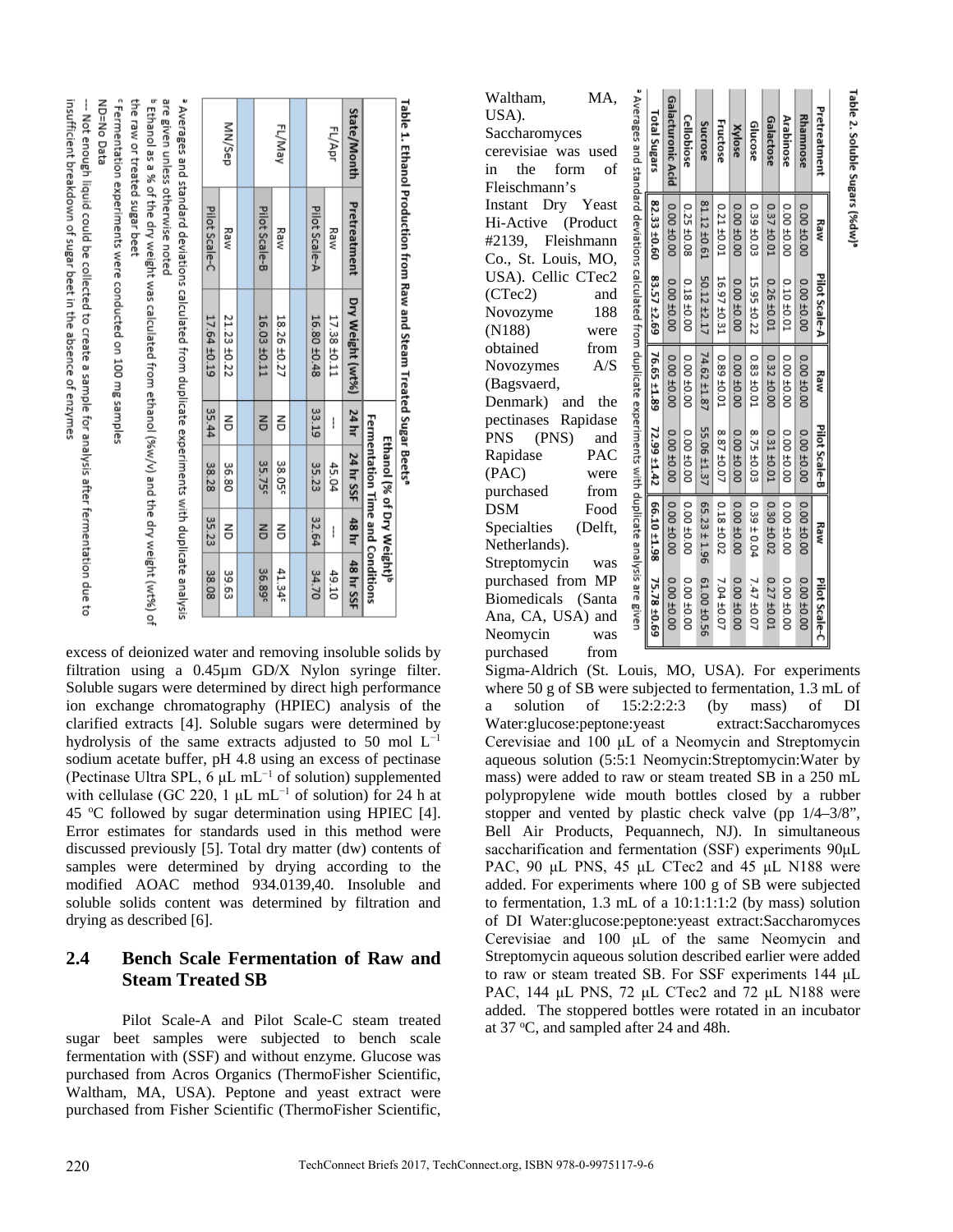| Pretreatment             | Kaw        | Pilot Scale-A | Kaw        | Pilot Scale-B | Kaw         | Pilot Scale-C    |
|--------------------------|------------|---------------|------------|---------------|-------------|------------------|
| <b>Rhamnose</b>          | 0.14±0.02  | 0.21±0.01     | 0.02±0.02  | 0.17±0.01     | 00.00 ±0.00 | 00.00 ±0.00      |
| <b>Arabinose</b>         | 5.46±0.77  | 5.92±0.14     | 4.32±0.29  | 5.49±0.15     | 4.14 ±0.39  | 4.55 ±0.08       |
| Galactose                | 1.29±0.00  | 1.03±0.18     | 0.57±0.04  | 0.85±0.02     | 0.67 ±0.04  | 0.70 ±0.01       |
| Glucose                  | 42.30±0.21 | 39.85±1.30    | 39.20±1.39 | 39.50±0.63    | 43.47 ±0.15 | 42.75 ±0.38      |
| Xylose                   | 0.24±0.04  | 0.16±0.01     | 0.11±0.00  | 0.14±0.01     | 00.00 ±0.00 | 0070700          |
| <b>Fructose</b>          | 37.30±1.02 | 36.18±0.92    | 39.14±0.52 | 36.38±0.46    | 38.80 ±0.89 | 34.53 ±1.65      |
| Sucrose                  | 0.00±0.00  | 0.00±0.00     | 0.00±0.00  | 0.00±0.00     | 0.00 ±0.00  | 00.00 ±0.00      |
| Cellobiose               | 0.28±0.19  | 0.16±0.09     | 0.27±0.02  | 0.29±0.02     | 0.11 ±0.04  | 0.09 ±0.04       |
| <b>Galacturonic Acid</b> | 3.96±0.07  | 2.28±0.11     | 3.60±0.18  | 2.76±0.06     | 3.31 ±0.16  | 2.86 ±0.07       |
| Total Sugars             | 90.98±2.15 | 85.79±2.55    | 87.23±0.39 | 85.57±1.26    | 90.50 ±0.68 | $85.48 \pm 2.03$ |

**2.5 Pilot Scale Fermenation of Continuous Pilot Scale Steam Treated SB**

An initial fermentation was completed at Indian River State College (IRSC) in Fort Pierce, Florida. Ice water was added to the 5 gallon buckets containing re-sealable bags with fresh continuous pilot scale steam treated SB produced from Pilot Scale-B. After sufficient cool down, 45-50 gallons of treated SB were transferred to a 50 gallon stainless steel fermenter along with 135 grams of Alcotec Turbo Yeast Pure 48 (Chesterfield, UK). The yeast and SB solution began to bubble within 30 minutes of adding the yeast. A catch container was placed beneath the fermenter to catch any mash that may

have over flowed from the fermenter. Approximately 48-72 hours after initiation of fermentation, the bubbles began to slow down. One bubble per minute was used as an indication that the fermentation was complete. The fermented mash was then drained into a 50 gallon still fitted with a six stage distillation column with 2 heat exchangers, and heated to approximately 180°F. Distilled ethanol was collected in a stainless steel drum mini keg. As distillation of ethanol began to slow the temperature was increased incrementally not to exceed 211°F. Once the ethanol stopped flowing the distillation was complete and 5 gallons of 176 proof ethanol as determined by hydrometer measurement were obtained.

A second fermentation was completed in a similar manner at IRSC. After sufficient cool down, 25-30 gallons of treated SB produced from Pilot Scale-C were transferred to a 50 gallon stainless steel fermenter along with 135 grams of Alcotec Turbo Yeast Pure 48 (Chesterfield, UK). The yeast and SB solution began to bubble within 30 minutes of adding the yeast. Approximately 96 hours after initiation of fermentation, the bubbles began to slow down. This fermentation took longer than the previous

fermentation because less material was used initially leading to minimized interaction of the yeast and the sugar beet. One bubble per minute was used as an indication that the fermentation was complete. The fermented mash was then drained into a 50 gallon still fitted with a six stage distillation column with 2 heat exchangers, and heated to approximately 180°F-200°F. Distilled ethanol was collected in a stainless steel drum mini keg. As distillation of ethanol began to slow the temperature was increased incrementally not to exceed 211°F. Once the ethanol stopped flowing the distillation was complete and 2 gallons of 180 proof ethanol as determined by hydrometer measurement were obtained.

# **3 RESULTS**

In order to determine if the SB could serve as a viable feedstock for ethanol production via fermentation, the raw and stream treated SB was subjected to fermentation and SSF. The amount of ethanol  $(\%w/v)$ produced after 24 hours and 48 hours of fermentation or SSF are reported in Table 1. The amount of ethanol produced based on the dry weight of the sugar beet was calculated so that the water introduced to the SB by steam treatment would not affect the result (Table 1). The amount of ethanol produced from raw SB compared to steam treated SB was greater in all cases except the 24 hour SSF of Raw SB and Pilot Scale-C SB. This is due to the

degradation of fermentable sugars during the steam

' Fermentation experiments were conducted on 50 mg samples Pilot Scale-C Fermentation-1 Pilot Scale-A Fermentation-2 Pilot Scale-A Ethanol Pilot Scale-C Fermentation-2 as a % of the dry weight was calculated from Fermentation-1  $\begin{array}{|l|l|l|} \hline 5.41 \pm 0.01 \\ \hline 5.73 \pm 0.00 \\ \hline 6.21 \pm 0.03 \\ \hline \end{array}$  $6.29 + 0.01$ 24 hr 24 hr w/ Enzyme Fermentation Time and Conditions 5.91 ±0.00 6.71 ±0.00 o, u ġ ပ္တ 00'07  $\frac{10.01}{10.01}$ ethanol Ethanol (%w/v) (%w/v) and the dry weight (wt%) of the treated sugar bee 5.38 ± 0.00 6.21 ±0.00 00'07 65'5 48 hr 48 hr w/ Enzyme  $6.78 \pm 0.02$ 5.92 ±0.00 5.73 ±0.01 6.65 ±0.01 35.21 34.01  $\frac{32.11}{2}$ 24 hr ġ 24 hr w/ Enzyme 38.53 35.04 35.15 38.03 Fermentation Time and Conditions Ethanol (% of Dry Weight)<sup>s</sup> t-test 0.08 **D.01** 31.92 48 hr  $\frac{33.12}{2}$ 35.18 35.28 48 hr w/ Enzyme 35.13 34.01 37.70 88 ₹,

Table 4. Comparison of Ethanol Yields for Fermentation of Steam Treated Sugar Beet With and Without Enzyme'

t-test

0.07

**D.01**